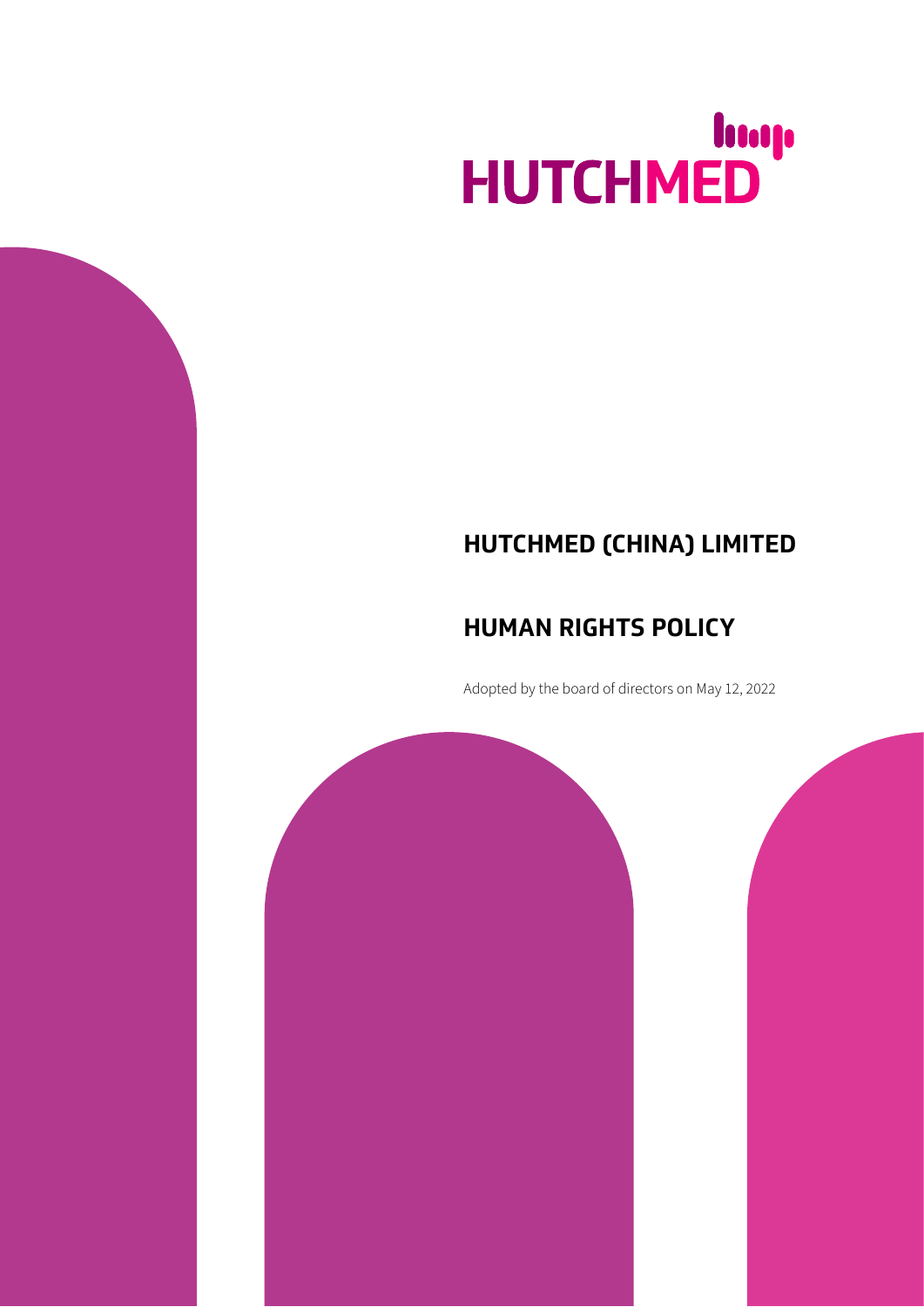### **1. Policy Statement**

HUTCHMED (China) Limited, its subsidiaries and controlled affiliates (collectively, the "Group") strives to respect and promote human rights. The Group aims to help increase the protection and enjoyment of human rights within the communities in which it operates. Respect for human rights is a fundamental value of the Group.

This Policy applies to all Group companies. The Group also expects its business partners and suppliers to uphold these principles and urges them to adopt similar policies within their own businesses.

This Policy is also addressed in the Modern Slavery and Human Trafficking Statement, which sets out the Group's expectations with regards to respect for human rights, including labor rights, of the workers in the Group's extended supply chain.

## **2. Approach**

This Policy is guided by international human rights principles encompassed by the Universal Declaration of Human Rights, including those contained within the Іnternational Bill of Human Rights and the Іnternational Labor Organization's 1998 Declaration on Fundamental Principles and Rights at Work. Іn addition, the Group also respects the international human rights principles under the United Nations Guiding Principles on Business and Human Rights.

#### Equality, Diversity and Іnclusion

The Group values the diversity and inclusion of the individuals with whom it works. Іt is committed to equal opportunity and has no tolerance for discrimination and harassment. Іt works to maintain workplaces that are free from discrimination or harassment on the basis of race, color, national or social origin, ethnicity, religion, age, disability, sex, sexual orientation, gender identification or expression, political opinion or any other status protected by applicable law. The basis for recruitment, development, compensation and advancement within the Group is qualifications, performance, skills and experience.

The Group does not tolerate disrespectful or inappropriate behavior, unfair treatment or retaliation of any kind. Harassment is not tolerated at the workplace and in any work-related circumstance outside the workplace.

#### Freedom of Association and Collective Bargaining

The Group respects its employees' right to join or form a labor union without fear of reprisal, intimidation or harassment. Where employees are represented by a legally recognized union, the Group is committed to establishing a constructive dialogue with their freely chosen representatives. Іt is committed to bargaining in good faith with such representatives.